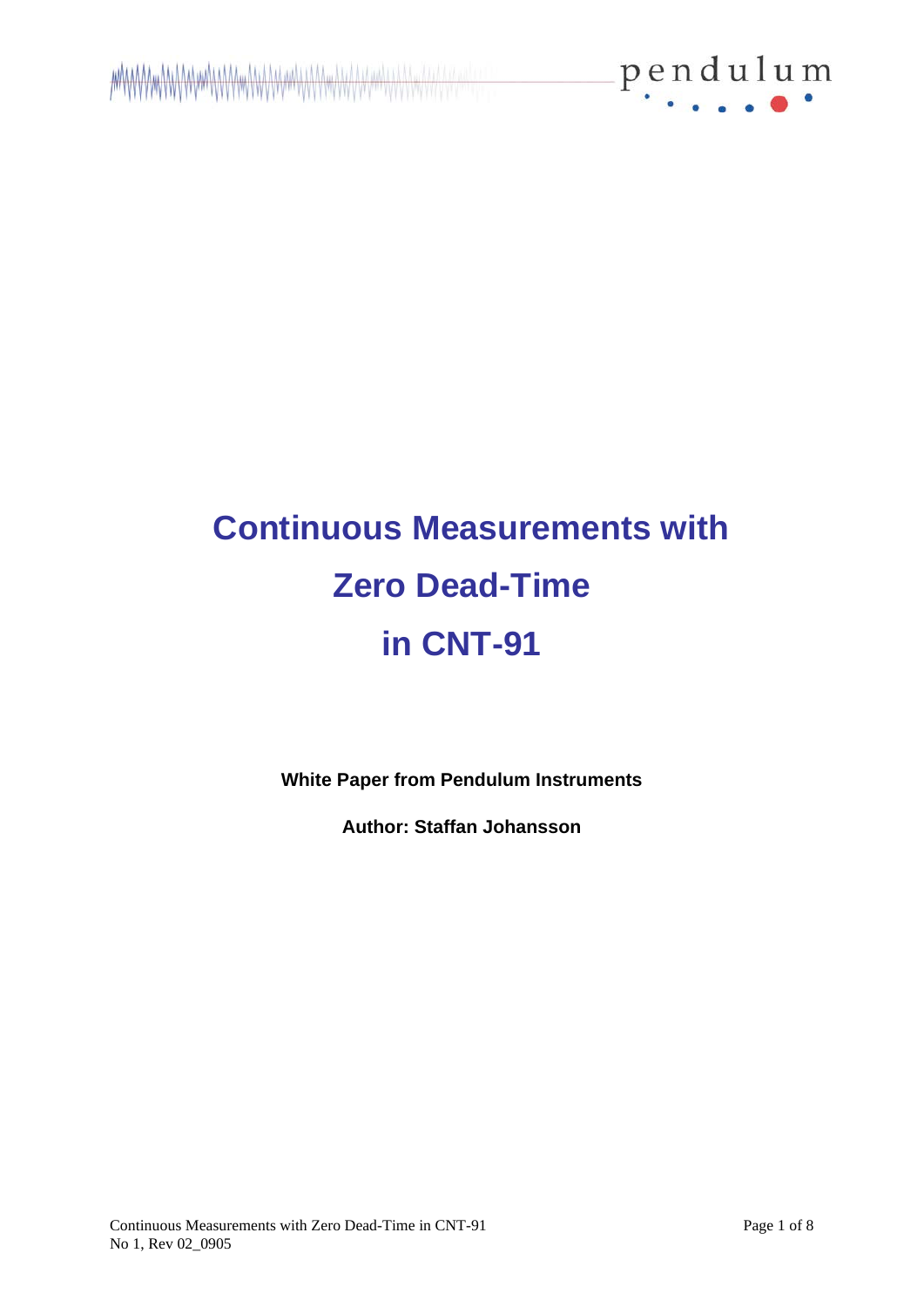

The CNT-91 Timer/Counter/Analyzer introduces the concept of *continuous data output with*  zero-time. This White Paper/Technical note will describe the improved functionality in relation to the CNT-90 Timer/Counter/Analyzer. But first a summary of the different measurement and output data transfer modes in the CNT-90 and CNT-91

## **1. The CNT-90/CNT-91 Measuring and Output Data Transfer Modes**

CNT-90 and CNT-91 can operate in three different modes

- single (individual) measurements
- block measurements
- zero-dead-time single measurements (CNT-91 only)
- zero-dead-time block measurements

| <b>Mode</b>      | <b>Local operation</b> |             | <b>Remote operation</b>       |                           |
|------------------|------------------------|-------------|-------------------------------|---------------------------|
|                  | <b>CNT-91</b>          | $CNT-90$    | <b>CNT-91</b>                 | <b>CNT-90</b>             |
| single           | Values mode            | Values mode | READ?.                        | READ?.                    |
| measurements     |                        |             | INIT+FETCH?                   | <b>INIT/FETCH?</b>        |
| (with dead-time) |                        |             | <b>GET</b>                    | <b>GET</b>                |
|                  |                        |             | <b>INIT +TALK ONLY</b>        |                           |
| block            | Stat/plot              | Stat/plot   | READ:ARR?                     | <b>READ ARR?</b>          |
| measurements     | mode of any            | mode of any | INIT/FETCh:ARRay?             | <b>INIT/FETCH ARR?</b>    |
| (with dead-time) | measurement            | measurement |                               |                           |
| zero-dead-time   | BtB,<br>Freq           | N.A.        | READ?.                        | N.A.                      |
| single           | Period<br>BtB,         |             | INIT+FETCH?                   |                           |
| measurements     | TIE                    |             | <b>GET</b>                    |                           |
|                  |                        |             | <b>INIT +TALK ONLY</b>        |                           |
| zero-dead-time   | BtB,<br>Freq           | N.A.        | READ:ARR?                     | <b>READ ARR?</b>          |
| block            | Period<br>BtB,         |             | INIT+FETCh:ARRay?             | INIT/FETCH ARR?           |
| measurements     | <b>TIE</b>             |             | of<br>BtB,<br>Freq            | of Raw timestamp          |
|                  | Stat/plot<br>in        |             | TIE<br>Period<br>BtB,         | $(4\t{-}timestamp/value)$ |
|                  | mode                   |             | $(1-time stamp/value);$       |                           |
|                  |                        |             | timestamp<br>Raw<br><b>Or</b> |                           |
|                  |                        |             | (4-timestamp/value)           |                           |

| <b>Mode</b>                  | (calculated results/second)<br><b>Max speed</b> |                           |  |
|------------------------------|-------------------------------------------------|---------------------------|--|
|                              | <b>CNT-91</b>                                   | <b>CNT-90</b>             |  |
| single<br>measurements       | GET:<br>650/s                                   | GET:<br>500/s             |  |
| (with dead-time)             | TALK ONLY: 4000/s                               |                           |  |
| block measurements           | READ:ARR?: 15k/s                                | READ ARR? 5k/s            |  |
| (with dead-time)             |                                                 |                           |  |
| zero-dead-time<br>block      | READ:ARR?:<br>15k/s                             | READ:ARR?:<br>15k/s       |  |
| measurements with dead-time  | 250k/s to internal memory                       | 250k/s to internal memory |  |
| between blocks               |                                                 |                           |  |
| zero-dead-time<br>Continuous | <b>ARM:COUNT INF</b>                            | N.A.                      |  |
| block measurements           | READ: ARRay: ? 10k/s                            |                           |  |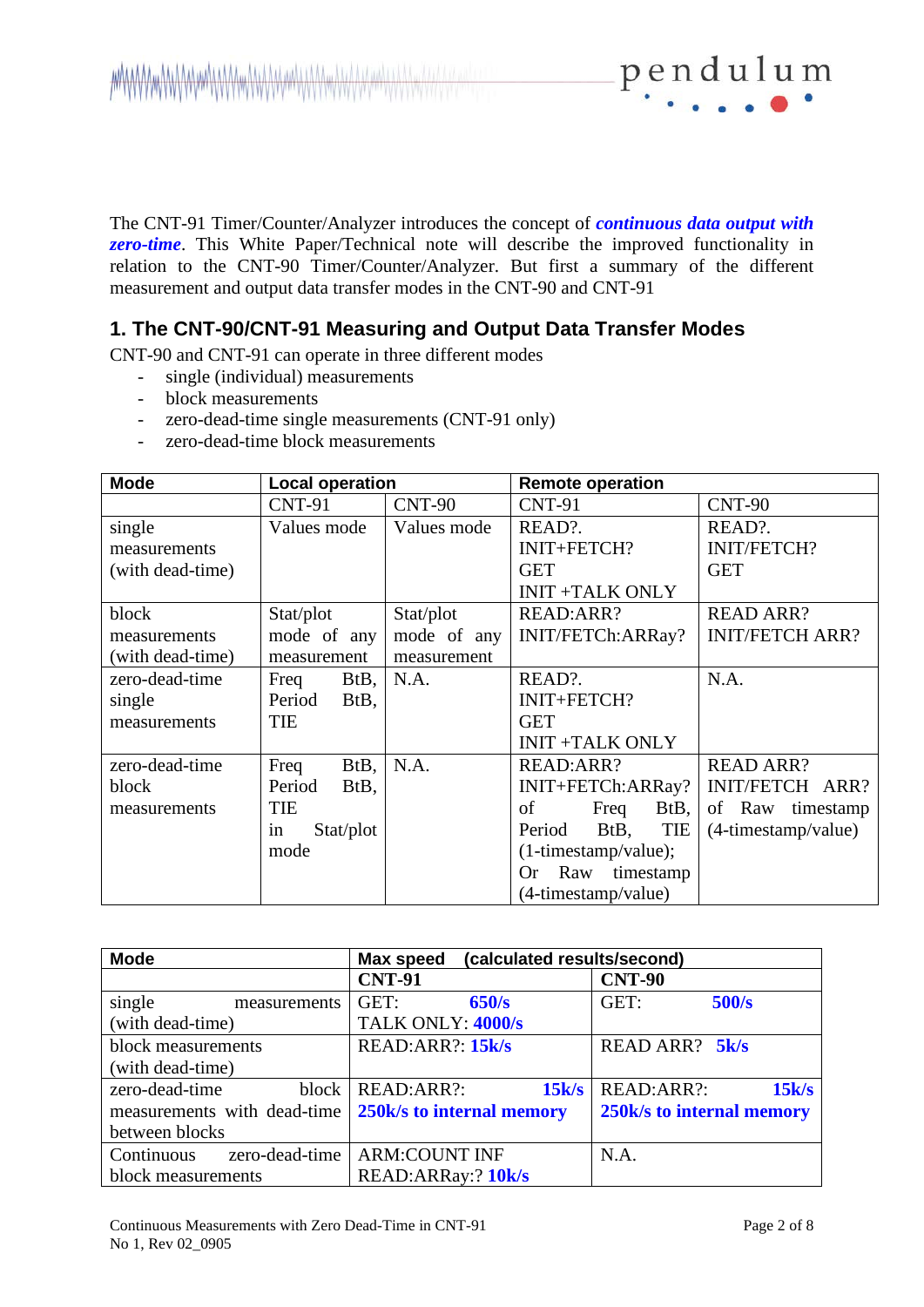

## **A: Single Measurements**

- READ?
- INIT+FETCH?
- GET

Single measurements mean that you do one measurement at a time and transfer to the display and to the data outputs (GPIB or USB). This mode has a dead time between measurements of approx. 2 ms, when you trigger the counter's individual measurements, one by one, via the GET command (Group Execute Trigger), from the connected controller.

The internal measurement memory buffer is not involved in this mode.

Using the above commands single measurements, you can control exactly when you want to initialize (start) the measurement. The communication process is simplified:

- Controller talker /CNT-9x listener: "start measurement" (GET)
- Controller talker /CNT-9x listener: "send result" (FETCH?)
- CNT-9x talker/ Controller listener: "sending result data"
- Controller talker /CNT-9x listener: "start next measurement" (GET) …

**CNT-91:** In addition to the CNT-90 modes, the CNT-91 has an additional output mode; **Talker only (SYSTem:TALKonly ON)**

Talker only differs from the GET-triggered individual measurements in that the counter will be triggered once and after that the counter will output measurement data at the highest possible rate, without waiting for subsequent trigger commands (GET) from the controller. This reduces the transfer overhead since the controller is not taking control between the measurements. The controller cannot initialize individual measurements and the measurement data continues to be sent until the controller stops the transfer via the Interface Clear command or by pressing the CANCEL key on the counters front panel.

The dead time between measurements in this "real-time" transfer mode is <250 microseconds. To reach this, also

The communication process is simplified:

- Controller talker /CNT-90 listener: "go to Talker only mode and start measurement"
- CNT-90 talker/ Controller listener: "sending result data"
- CNT-90 talker/ Controller listener: "sending result data"
- CNT-90 talker/ Controller listener: "sending result data"
- $-$  etc…

## **B: Block Measurements:**

- READ:ARR?
- $INT + FETCH:ARR?$

Block measurements mean that you set up a certain measurement function, e.g. frequency, and trigger a block measurement sequence from the controller. Then the individual measurement results are transferred one-by-one to the internal memory and stored, until the set number of samples has been reached. After that the memory contents can be sent to the controller using the FETCH ARRAY command.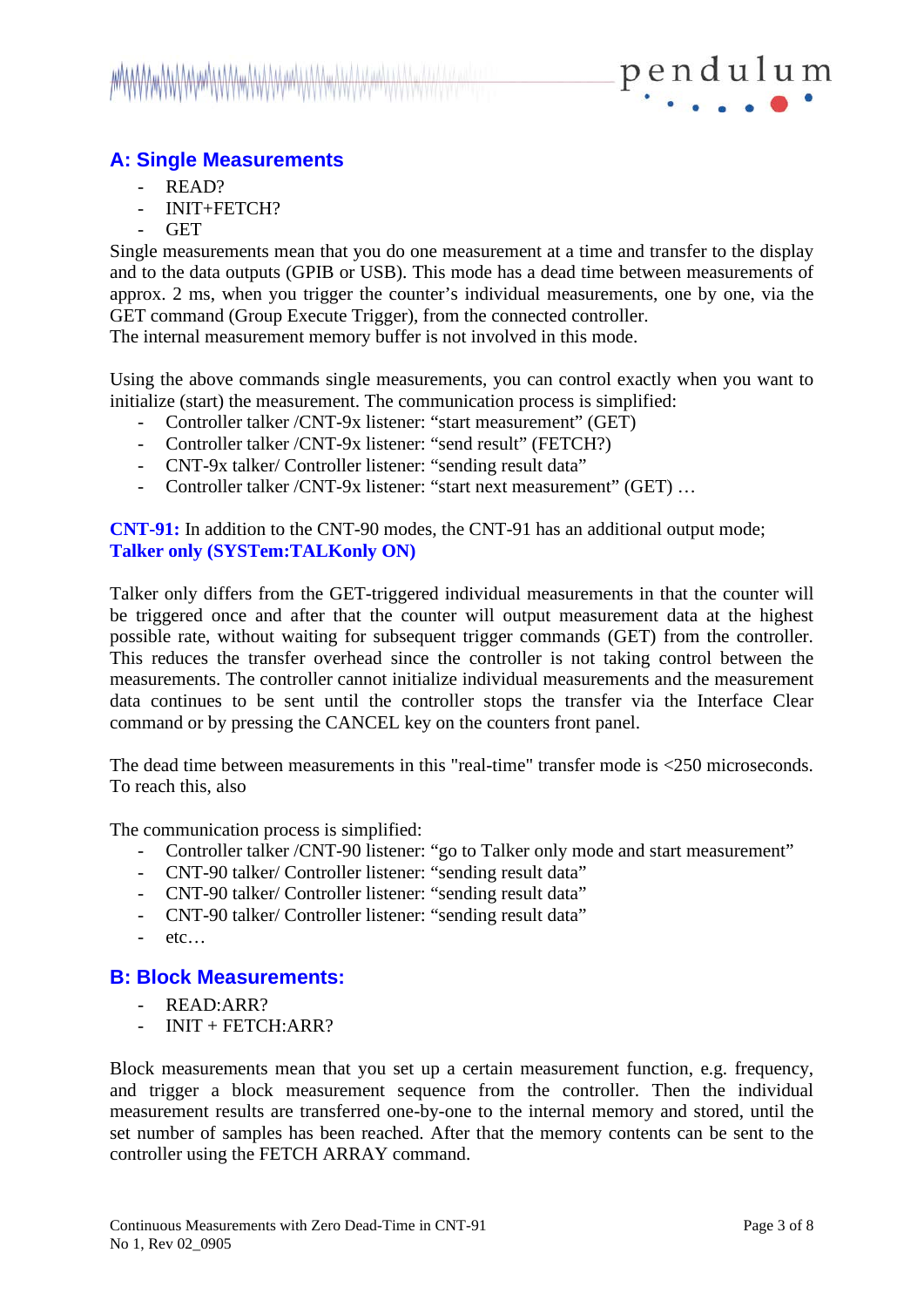The dead-time between measurements is significantly smaller, only 4-8 microseconds. To reduce the dead time to a minimum, you should e.g. disable calibration of interpolators (CAL:INT:AUTO OFF). To maximize through-put you should also turn off the display (DISP:ENAB OFF) and use Packed data format (FORM:PACK).

pendul

Using these modes of fetching data, you do a block transfer and cannot see the individual measurements until the whole block is received. You can control via SW exactly when you want to initialize (start) the block.

The procedure for block measurements in CNT-90 is pure sequential. First you measure and store ALL values in the block in internal memory, then all measurements in the block are processed (calculated and formatted), and finally the block is transferred to the PC. The measurement function can be any standard function with dead time (E.g. Frequency, Period, Vp-p) or the raw timestamping function (zero-dead-time). This means there is always a gap of data due to the dead time between blocks in the data output, even if individual blocks contains zero-dead-time data (in raw timestamping mode). In CNT-90, true zero-dead-time measurements (raw timestamping) can only be made up to 750k Samples, after that there must be a gap in the data.



## **C: Zero Dead-Time Single Measurements**

Only CNT-91 features zero-dead-time single measurements, accessible from both the front panel in local operation, as well as in remote bus operation. There are three pre-defined measurements:

Frequency back-to-back, period back to back and TIE (Time Interval Error)

In frequency or period back-to-back you read the number of elapsed input trigger events or input cycles  $(N_i)$  and the elapsed time  $(T_i)$  at intervals defined via the measuring time setting, every time you read the elapsed events and time, you calculate the Frequency or Period onthe-fly as:

$$
Freq(i) = \frac{N_i - N_{i-1}}{T_i - T_{i-1}} \qquad Per(i) = \frac{T_i - T_{i-1}}{N_i - N_{i-1}} \qquad TIE(i) = T_i - T_0 - \frac{N_i - N_0}{F_{REF}}
$$

Note that the Frequency value is always, per definition, the *average* number of cycles/s during the measurement time. When measuring frequency, the input signal is divided by 2 before it is time-stamped, which means the minimum frequency measurement time is over 2 cycles.

Period back-to-back and TIE has no input divider, and is a *single* period as long as  $N_i = N_{i-1}$  + 1. This is the case for input frequencies up to approx. 250 kHz. At higher frequencies, up to 160 MHz, the value is the average period back-to-back.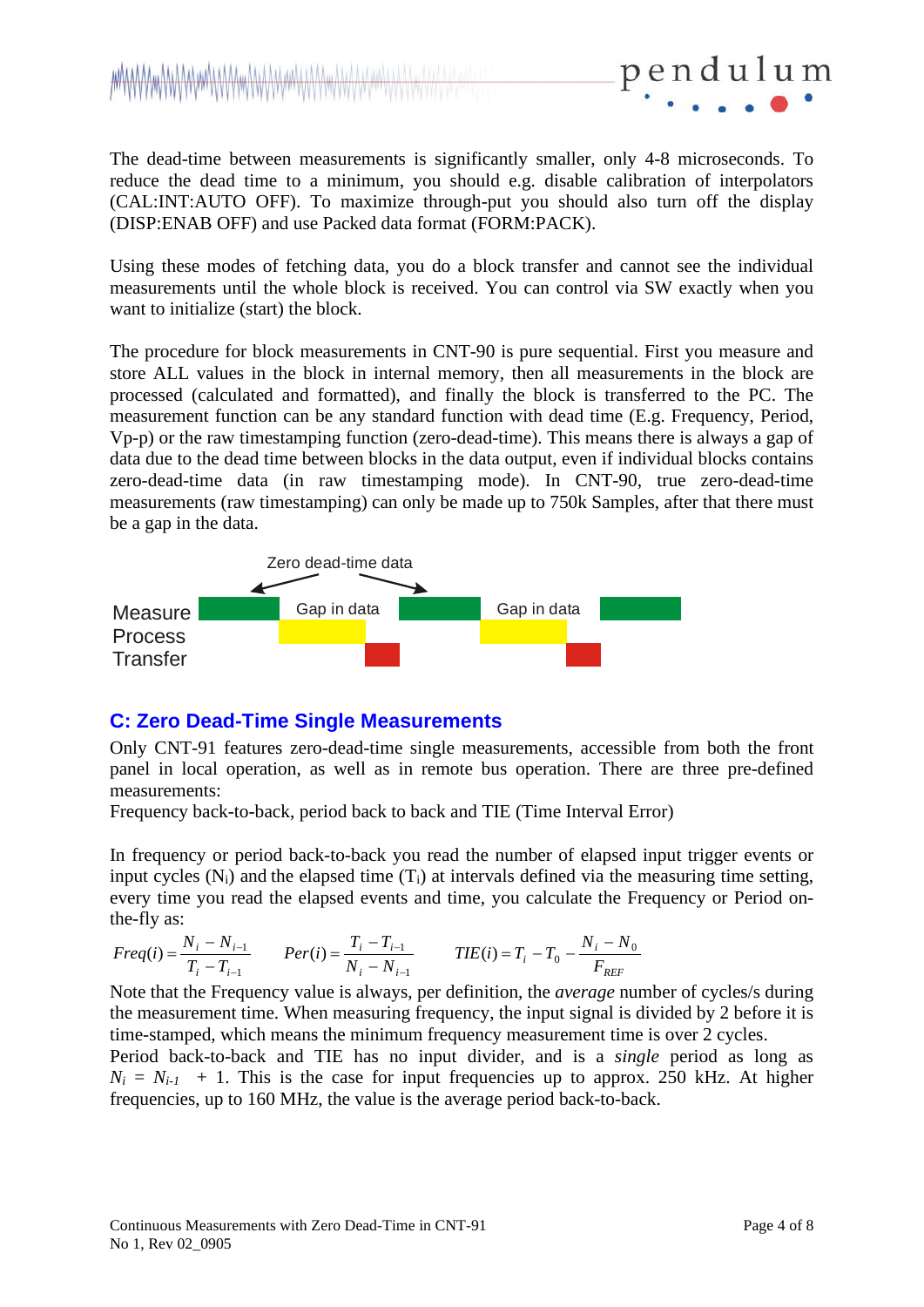## **D: Zero Dead-Time Block Measurements (Raw Timestamping Data)**

Both CNT-91 and CNT-90 perform zero-dead-time "Raw" time-stamping measurement as a block measurement function only, which is not accessible from the front panel. From the GPIB or USB bus you set up a certain block size, select a pacing time from 4 microseconds and up, and start the timestamping measurement (FUNC:TSTA). This mode will then store the number of accumulated and time-stamped input trigger events, in groups of 4, without losing any single cycle up to 160 MHz input signals.



E(i) is the i:th sample of accumulated input cycles (ALL trigger events are counted and accumulated up to 160 MHz on input A or B,).  $E(i)=0$  for the negative slopes, and the accumulated number of input cycles for the positive slope

Tp1(i) is the timestamp of the first positive trigger event Tp2(i) is the timestamp of the second positive trigger event Tn1(i) is the timestamp of the first negative trigger event Tn2(i) is the timestamp of the second negative trigger event

Please note that first trigger event that occurs after the pacing time, may be a negative as well as a positive trigger slope, so the sequence of the 4 timestamps may be:

*pos – neg – pos – neg OR neg – pos – neg – pos .*  The way to identify this, is to look at the Event number which is 0 for negative slopes and is a positive integer for positive slopes

**CNT-91:** In addition to the CNT-90 raw timestamping mode, the CNT-91 can also measure Frequency and Period Back-to-Back plus TIE, as zero-dead-time block measurements.

Just like normal block array measurements, this measurement can continue at maximum speed a limited time until the internal memory buffer is filled, after 3.5Msamples (CNT-91) respectively 750k Samples (CNT-90). After that the memory must be read and emptied before the next block of zero-dead-time data can be measured again.

*However the CNT-91 can also make continuous "streaming" measurements of zero-deadtime data for an unlimited time, as described below*.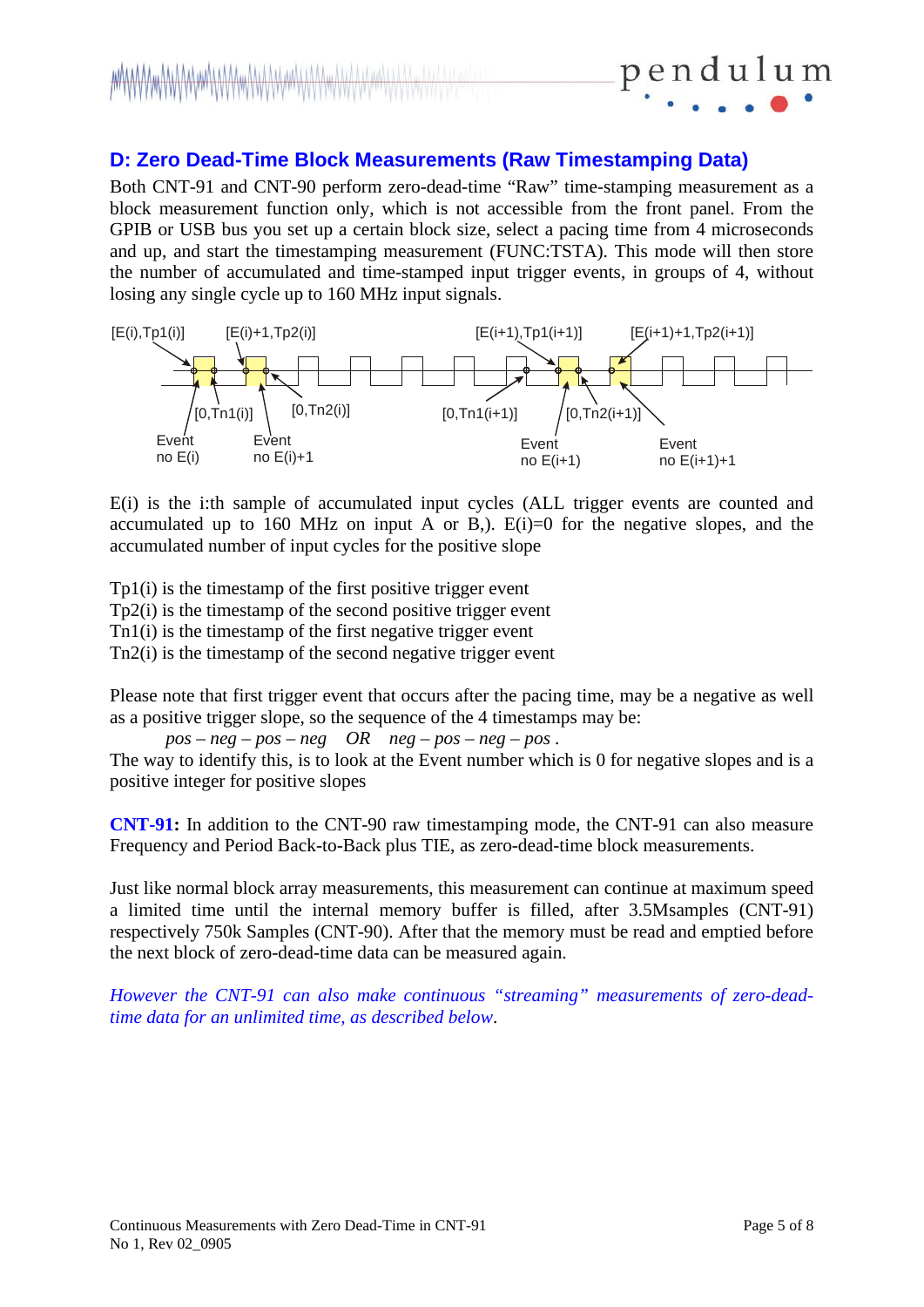

## **2. Continuous Streaming Output Mode**

This unique CNT-91 output mode is basically a normal block measurement mode, however with the exception that there are parallel processes for storing data in internal memory, processing stored data and outputting data. Furthermore the block can have an unlimited size in CNT-91.



Continuous measurements come in two flavors "Fetch on the Fly" and "Overwrite Mode" as described below.

## **Fetch on the Fly**

This is simply the ability the fetch the results from a normal block measurement that fits in the buffer while it is still running.

One thing to consider though is that while the measurement hasn't finished, you may not know how many samples are actually available for fetching. So, you use the FETC:ARR? MAX functionality (see below).

## **Overwrite Mode**

This is the case when you specify a larger total number of measurements than will fit in the memory, that is >3.5M samples. As the buffer fills up, old values are overwritten with the new ones. This is done in such a way that it should always (with reasonable measurement speed) be safe to fetch on the fly. I.e. the data that is overwritten should never be the data that is in progress of being fetched.

For almost all measurement functions the method used is the following. The memory buffer is divided into six segments, each of which is at any one time dedicated to some particular usage (segments where data is being fetched from and segments where new data is written to). The roles of the segments can be switched around as needed.

As long as the fetching speed more or less keeps up with the measurement speed, this works out much the same as a regular circular buffer would do. But when you do not fetch sufficiently fast, or when you stop the measurement, and the buffer contains a lot of unfetched data, there is always one or two segment's with valid newest result data remaining in the buffer, i.e. between one sixth and one third of the buffer (600k to 1200k measurements).

If the instrument is set up to measure faster than it can handle in overwrite mode, you will eventually end up with invalid data in the buffer. Most often invalid timestamps, but also invalid measurement results can occur. Internal tests will detect when this happens, and abort the measurement and put a -321, "Storage fault" error in the error queue, indicating that the buffer contents can't be trusted (but data is still available for fetching).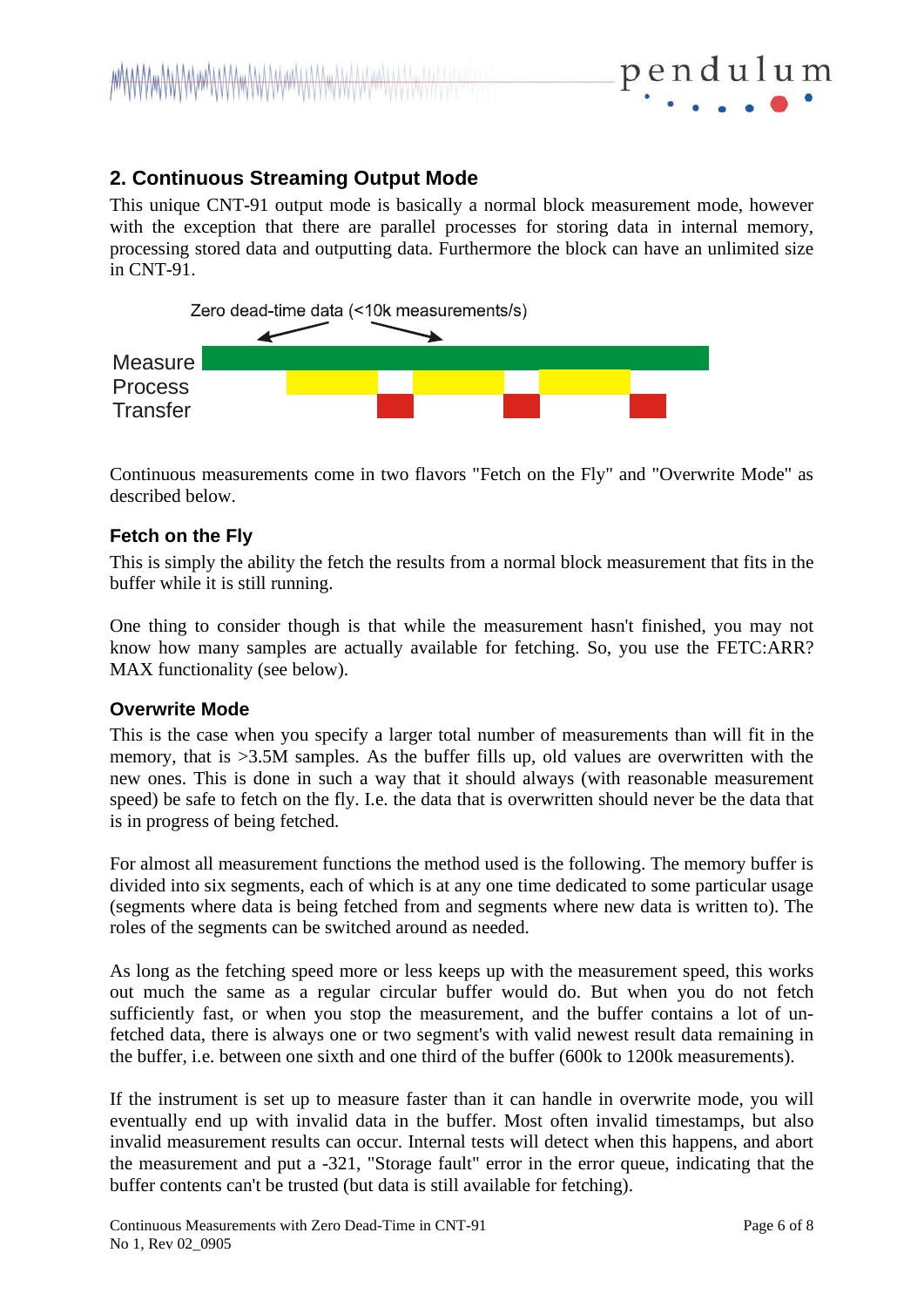

The measurement speed limit in overwrite mode depends on a lot of factors, including e.g. how fast, and in what way, the user fetches data on the fly. For this reason it's hard to set any firm rules for measurement speed recommendation.

Currently, one limit is enforced: In overwrite mode the pacing time used is minimum 50 microseconds, regardless of actual setting. This is to prevent the user from "choking" the instrument.

Practical tests show that data capture rates of >10k Sa/s is likely to cause invalid data at some point during a long measurement. To be on the safe side, set a pacing time of more than 100 microseconds, with some margin. Measurements with more complex calculations such as Phase, requires longer pacing time than simpler measurements such as Period Single.

## **3. New SCPI Commands or Changed Behavior in CNT-91**

## **FETCh:ARRay? <number of samples> | MAX (CNT-91 only)**

When specifying <number of samples>, the instrument will wait until that number is available before responding. This could result in long waits if the measurement doesn't proceed as expected.

When using the "MAX" parameter, the instrument will respond immediately with as many samples as currently possible. The number of samples in the response is limited by the number of un-fetched samples currently remaining in the buffer and the FORMAT:SMAX setting.

Error; -230,"Data corrupt or stale", is generated when there is no valid sample(s) to fetch at all from the buffer.

Error -224,"Illegal parameter value" error is generated if you try to fetch a larger number of samples than remains to fetch in the buffer. This includes also the case of using the "MAX" parameter when already at the end of the buffer, and you have already fetched all samples.

#### **ABORt**

ABORT no longer invalidates already finished results when breaking an array measurement. This means you can now fetch the partial result after the abort.

#### **FORMat:SMAX <number>**

Where "number" is any integer between 4 and 10000. Default setting is 10000 (not affected by \*RST). This command is intended for use with any controller or application program that have problems with reading large amounts of data, but where the FETC:ARR? MAX functionality is wanted. To query the actual setting use:

#### **FORMat:SMAX?**

When using the "MAX" parameter, the instrument should always respond within a predictable time. Actual response time depends primarily on the number of samples in the response and the FORMat settings used (ASCii being particularly slow, REAL is fast and PACKed is fastest), and to some extent the actual measurement function.